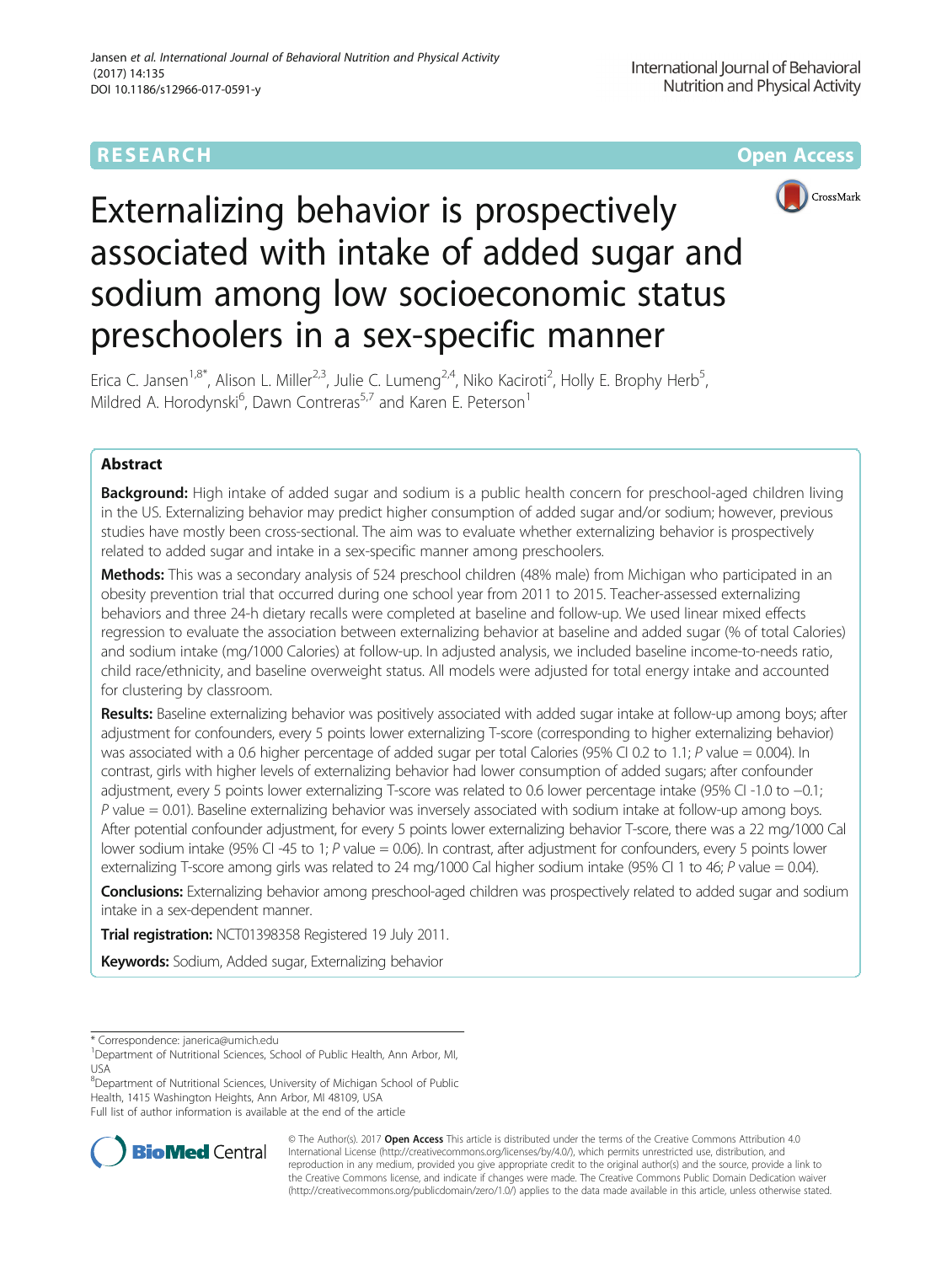High intake of added sugar and sodium among US preschool-aged children is a public health concern; recent nationally-representative surveys indicate that US preschool-aged children on average obtain between 13 and 16% of total Calories from added sugar [\[1](#page-9-0)] and over 90% of children ages 4–8 years (y) old exceed recommended levels of sodium intake [[2](#page-9-0)] This is concerning because high consumption of sodium as well as added sugar in early childhood has been implicated in the development of cardiometabolic risk factors during childhood and adolescence [\[3](#page-9-0), [4\]](#page-9-0). In addition, there is evidence that free sugar intake >10% of total Calories is positively associated with dental caries among children [[5\]](#page-9-0). Thus, elucidating the predictors of higher added sugar and sodium intake among young children could provide valuable information for intervention.

One potential predictor of these dietary risk factors is externalizing behavior. Externalizing behavior during early childhood is marked by angry, aggressive, selfish and oppositional conduct; it includes fighting with or bullying other children, physically hitting, and taking things from others [[6\]](#page-9-0). Externalizing behaviors have been linked with higher consumption of salty and/or sugary foods in a few cross-sectional studies [[7](#page-9-0), [8](#page-9-0)]. For example, a study of 13,486 Iranian children and adolescents found that those with higher self-reported aggressive behaviors also reported higher consumption of salty snacks [\[7](#page-9-0)]. Another study among 1324 adolescents in Australia found that those with more externalizing behaviors had higher intake of fast foods, confectionary items, and red meat [\[8](#page-9-0)]. There has also been one longitudinal study examining externalizing behavior and frequency of sugary food consumption, although not sodium. In this study of 6997 Norwegian children, researchers found that children with higher externalizing behavior at age 1.5 y had higher intake of sugary foods at age 3 y and 7 y [\[9](#page-9-0)]. A longitudinal study design is important as it separates the exposure from the outcome in time, lending stronger support to the notion that behavior leads to consumption patterns. There are some plausible mechanisms to support this pathway. For example, externalizing behavior during early childhood could be a marker of stress [[10](#page-9-0)], and stress has been linked to higher consumption of snacks and sweet foods in young children [[11](#page-9-0)–[13](#page-9-0)]. Also, children with more externalizing behavior may have greater control over dietary choices because caregivers impose fewer restrictions and/or use food to calm them [[14, 15\]](#page-9-0).

The aim of this study was to examine the longitudinal association between externalizing behavior and intake of added sugar (% of Calories) and sodium (mg/1000 Calories) among low socioeconomic status (SES) preschoolers [\[16\]](#page-9-0). We hypothesized that children with higher levels of externalizing behavior at baseline would have higher percentage of Calories from added sugar intake and sodium intake (mg/1000 Calories) at follow-up. All analyses were stratified by sex, a potential effect modifier when examining associations between behavior and diet [\[13\]](#page-9-0).

### Methods

#### Study population

The present study was a secondary data analysis of the Growing Healthy Study, a cluster-randomized communitybased obesity intervention trial among 697 preschoolers in Head Start programs in urban and rural Michigan from 2011 to 2015. The study is described in detail elsewhere [[16](#page-9-0)]. Briefly, children in 18 classrooms per year were randomized to one of three study arms. Parents/guardians were invited to participate and received up to \$150 for data collection activities. One arm consisted of exposure to the Preschool Obesity Prevention Series (POPS), a Social Cognitive Theory-based approach to obesity prevention. The second arm included POPS exposure in addition to the Incredible Years Series, a program that emphasizes positive behavioral management techniques [[17\]](#page-9-0). The interventions consisted of classroom lessons for children during Head Start as well as separate parent/guardian lessons. The control arm consisted of usual Head Start exposure. Baseline visits occurred during the fall of one school year and follow-up visits occurred during the following spring, with a mean duration of 6 months (standard deviation 1 month). Exclusion criteria included the child having significant developmental disability, the child being in foster care, or the parent/guardian not being fluent in English. Informed consent was obtained, and the study was approved by the Institutional Review Boards of the University of Michigan and Michigan State University.

#### Data collection

Externalizing behavior Externalizing behaviors were assessed by Head Start teachers, who completed the Social Competence and Behavior Scale (SCBE) during baseline and follow-up visits [\[6](#page-9-0)]. This 60-item instrument has been validated for children aged 2.5 to 6 y and is used to assess child social, emotional and behavioral functioning. Teachers were asked to rate aspects of the child's behavior on a 6-point Likert scale ("never" to "always"). The 15-item Externalizing Problems subscale assessed externalizing behaviors (e.g., "gets angry when interrupted"; "refuses to share toys"; Cronbach's alpha = 0.92). Items are summed and typically scored such that higher scores indicate lower levels of externalizing behavior [\[6](#page-9-0)]. T- scores standardized for age and sex were used, which typically have a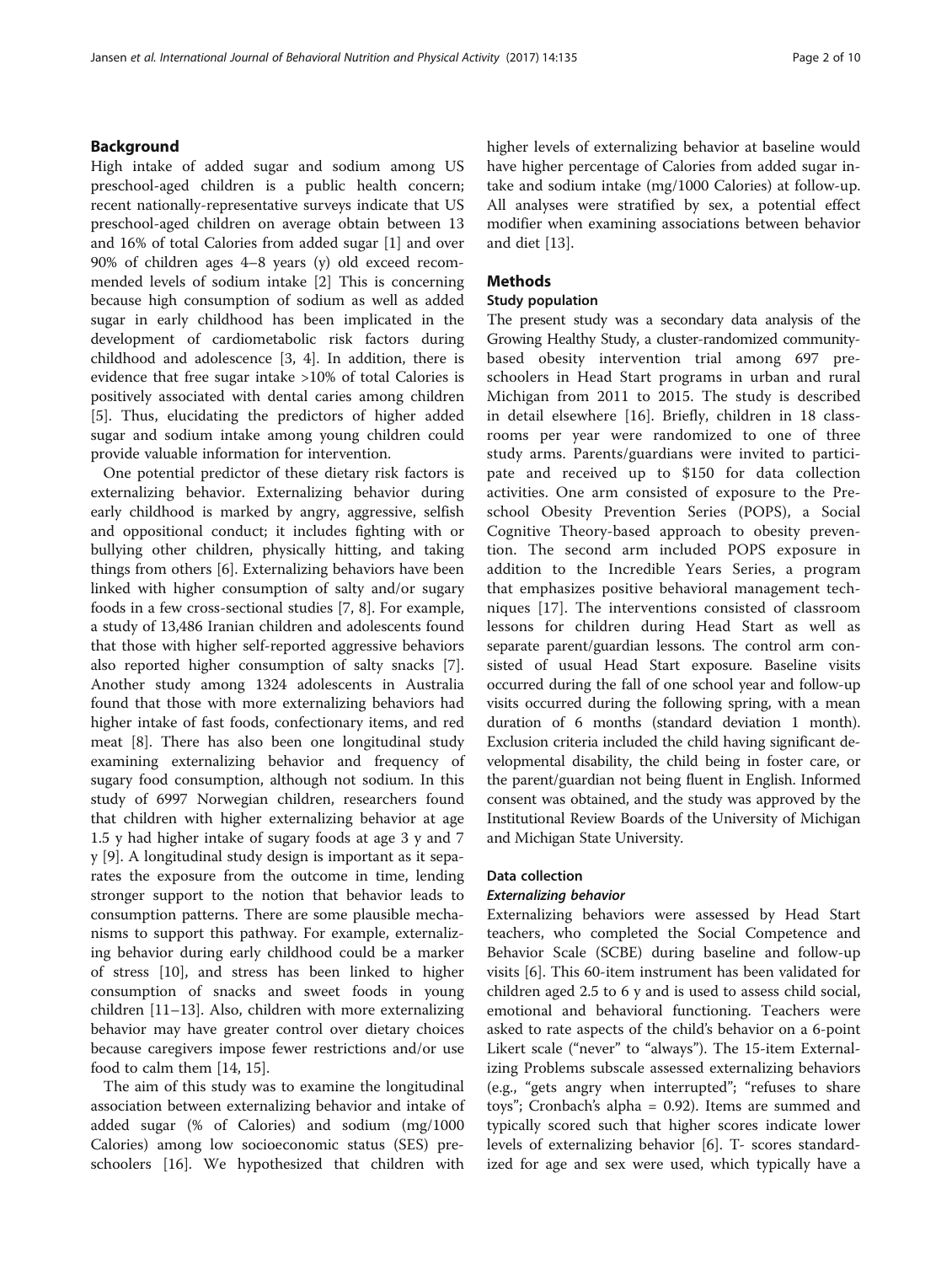mean of 50 and standard deviation of 10. Scores were examined as a continuous variable, and beta estimates were reported per 5-points lower externalizing T-scores (corresponding to higher externalizing behavior).

Multiple 24-h dietary recalls were used to measure usual dietary consumption of the child at follow-up (including supplement intake). Trained dieticians sought to collect three unannounced 24-h dietary recalls via phone from parents/guardians, who were provided handouts showing child-appropriate portion sizes. The United States Department of Agriculture (USDA) 5-step automated multiple-pass method, which has been shown to improve accuracy of diet recall [[18\]](#page-9-0) was used. Calls occurred over a 2–3 week period, and parents/guardians were asked to provide 24-h recalls from 2 weekdays and 1 weekend day. Dieticians contacted the same parent/ guardian each time and confirmed this parent/guardian had knowledge regarding the child's consumption that day. Because the children consume food at Head Start classrooms during school days, research staff observed and recorded what the child ate during the same weekdays that the parents/guardians provided 24-h recall information. Nutrient and caloric content of each food item was calculated with the aid of the USDA Food Composition Database using the Nutrition Data System for Research program (NDSR, University of Minnesota, Minneapolis, Minnesota). Calories of all foods consumed in the 24-h period were summed to calculate total energy intake. Recalls with implausible energy intakes were removed prior to analysis ( $n = 20$  of 1287 total recalls at follow-up) using established criteria [\[19\]](#page-9-0). To reduce within-person random measurement error, summary variables representing nutrient contents per day for each participant were created by averaging all the valid 24-h recalls collected at follow-up. Added sugar was analyzed as average percentage of total Calories and sodium intake was analyzed as average milligrams (mg) per 1000 Calories. Nutrients were also classified into dichotomous variables for descriptive statistics, based on recommended cutoffs of intake in the United States (US) [[20\]](#page-9-0). Higher than recommended intake for added sugar was classified as ≥10% of Calories from added sugar; for sodium, higher than recommended intake for sodium was classified as ≥2300 mg/day.

Trained research assistants measured height (in meters) and weight (in kilograms) of children and parents/guardians during home visits using calibrated equipment (Seca 213/217 portable stadiometer and Detecto Portable Scale Model #DR550C, respectively). BMI-for-age percentiles were calculated with the use of the Center for Disease

Control (CDC) reference [[21\]](#page-9-0), and overweight/obesity was defined as ≥85th percentile. As a part of the demographic questionnaire administered during the first visit, parents/guardians provided information on the child's race/ethnicity, parent/guardian's education, and household income from all sources. Child race/ethnicity was classified into two categories: non-Hispanic White and Hispanic or not White. Education was categorized into those parent/guardians who did not graduate from high school, those who graduated from high school/obtained a General Educational Development (GED) certification, and those with a post-high school education. Income-toneeds ratio was calculated as the total reported household income divided by the federal poverty line for a family of the same size during the corresponding year, and it was categorized into quartiles. Parents/guardians also answered questions about their child's physical activity (hours per week) and screen time (hours per day) habits. Screen time and physical activity were each categorized into 4 categories, as shown in Table [2.](#page-4-0) Finally, parents/guardians completed the Center for Epidemiologic Studies Depression (CES-D) scale, a 20-item survey with higher scores indicating more depression symptoms [[22\]](#page-9-0). Depression symptoms were classified as a dichotomous variable, with those reporting a score of  $\geq 16$ considered to have clinically significant depressive symptoms [\[23\]](#page-9-0).

#### Data analysis

There were 697 children enrolled in the trial. Thirtyseven children did not have teacher-reported SCBE measures at baseline; of these, three children were excluded because none of the collected recalls were deemed valid, and 133 were excluded because no dietary information was provided. Thus, the analytic sample included 524 children. The parents/guardians who took part in the study were mostly biological mothers (90%), some biological fathers (4%) or other relatives (4%), and a few were foster parents (1%), or other (1%). The analytic sample did not differ from the baseline study population according to the sociodemographic characteristics listed in Table [1.](#page-3-0) All analyses were stratified by sex. This decision was made a priori, and sex differences were confirmed in preliminary interaction models ( $P < 0.05$  for sodium intake model and  $P < 0.1$  for added sugar models).

First, the mean  $\pm$  standard deviation (SD) externalizing behavior T-scores at baseline according to baseline child and household covariates were examined. The mean  $\pm$  SD percentage of Calories from added sugar intake and sodium (mg/1000 Calories) at follow-up according to baseline child and household covariates were also examined. The P values of unadjusted associations were obtained using linear mixed effects regression models with the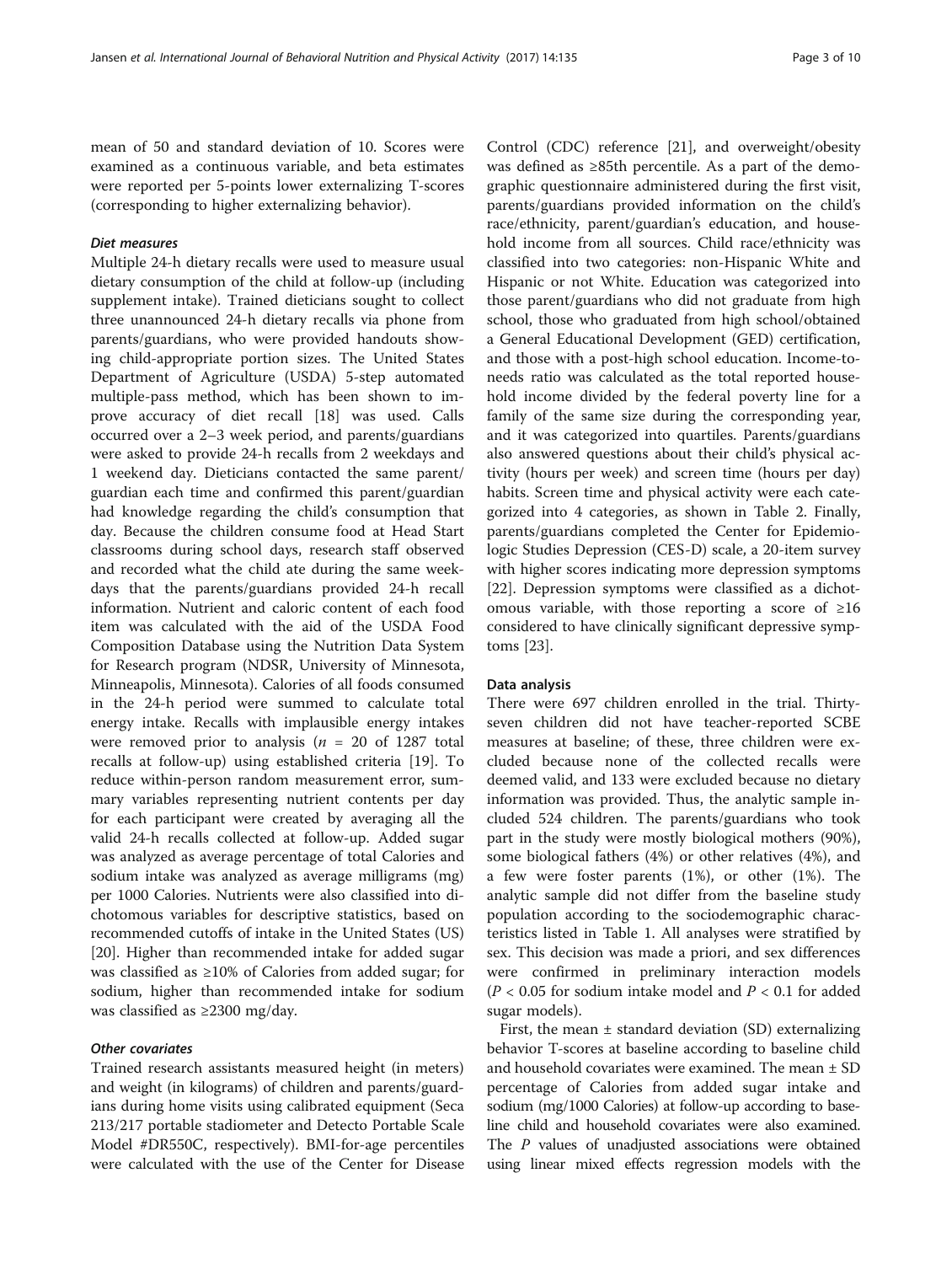<span id="page-3-0"></span>Table 1 Characteristics of the study population

| Baseline child and household correlates              | Mean $\pm$ SD (unless<br>otherwise specified) |  |  |
|------------------------------------------------------|-----------------------------------------------|--|--|
| Child's age, months                                  | $49.5 \pm 6.2$                                |  |  |
| Male sex, %                                          | 48                                            |  |  |
| Overweight/obese, %                                  | 34                                            |  |  |
| Physical activity, hours/wk <sup>d</sup>             | $18.5 \pm 10.9$                               |  |  |
| Screen time, hours/dayb                              | $2.6 \pm 1.6$                                 |  |  |
| Added sugar intake, % of total Calories <sup>c</sup> | $12.9 \pm 6.1$                                |  |  |
| Sodium intake, mg/1000 Calories <sup>d</sup>         | $1604 \pm 332$                                |  |  |
| Externalizing SCBE T-score <sup>e</sup>              | $51.9 \pm 9.4$                                |  |  |
| Parent/guardian education level, %                   |                                               |  |  |
| Did not graduate HS                                  | 15                                            |  |  |
| HS graduate/GED                                      | 33                                            |  |  |
| Post-HS education                                    | 52                                            |  |  |
| Household income-to-needs ratiof                     | $0.86 \pm 0.54$                               |  |  |
| Parent/guardian CES-D score <sup>9</sup>             |                                               |  |  |
| $\geq$ 16, depressed, %                              | 30                                            |  |  |
| Child race/ethnicity                                 |                                               |  |  |
| White, non-Hispanic, %                               | 51                                            |  |  |

<sup>a</sup>There are not consistent physical activity recommendations for children <6 in the US, although Canadian and Australian recommendations are 3 h/day (21 h/week) [[40\]](#page-9-0) <sup>b</sup>

 $B$ Recommendations for children under 5 years are  $<$ 2 h/day [\[41](#page-9-0)]

US dietary recommendations are <10% of total Caloric intake from added sugar per day [\[20\]](#page-9-0)

US dietary recommendations are <2300 mg per day [[20\]](#page-9-0); depending on Calorie needs which range from 1200 to 2000 Calories in this age group, that equates to >1150 mg/1000 Calories to >1917 mg/1000 Calories <sup>e</sup>An externalizing SCBE T-score of 70 is considered the cutoff for externalizing behavior [\[6](#page-9-0)]

 ${}^f$ An income-to-needs poverty ratio < 2 is classified as poverty [[42,](#page-9-0) [43\]](#page-9-0)

<sup>9</sup>The CES-D scores range from 0 to 60, with a score of 16 or greater considered at risk of clinical depression [[22\]](#page-9-0)

nutrient intake or behavior scores as the outcome and the baseline covariate as the predictor. Clustering by classroom was accounted for in all models by using a random intercept term. To determine the primary food sources of sodium and added sugar intake, the total amount of sodium and added sugar was analyzed at the food group (specified by the NDSR software) level. The sodium and added sugar content from every food item consumed (including all children and both time points) was summed and then the percentage of sodium or added sugar contributed by each food group (specified by NDSR) was calculated. The top 10 food group sources of each nutrient were ranked according to percentage contributed.

To evaluate the crude association between baseline externalizing behavior and continuous percentage of Calories from added sugar or mg of sodium/1000 Calories at follow-up, linear mixed effects regression models were utilized, with the nutrient as the outcome and continuous externalizing behavior T-score as the exposure. A random intercept for classroom was used to

account for clustering (since children in the same classroom may be more similar in terms of diet and behavior), and total energy intake at follow-up was accounted for.

In adjusted analyses, models included indicator variables for child race/ethnicity, quartiles of income-to-needs ratio, and a dichotomous variable for overweight/obese status. These covariates were chosen based on prior knowledge. Intervention arm was not treated as a potential confounder because the exposure (baseline externalizing behavior score) was assumed to be equally distributed among intervention arms. We evaluated this assumption in sensitivity analyses where we adjusted for intervention arm. All analyses were performed in Stata 14.0.

#### Results

The mean age ± SD of the children at baseline was 4.1  $\pm$  0.5 y; 48% were boys (Table 1).

The mean standardized externalizing score ± SD for boys at baseline  $51.7 \pm 9.4$ , and for girls it was  $52.2 \pm 9.5$ . Girls who were overweight/obese and from households with lower income-to-needs ratio at baseline had higher levels of baseline externalizing behavior (Table [2\)](#page-4-0).

The mean percentage of Calories from added sugar  $\pm$ SD at follow-up was  $12.9 \pm 5.9$  among boys; it was  $12.8 \pm 6.3$  among girls. The mean sodium intake  $\pm$  SD (mg/1000 Calories) for boys at follow-up was 1596 ± 333. For girls it was 1610 ± 332 mg/1000 Calories. Sixty-nine percent of boys and 65% of girls consumed higher than recommended intake from added sugar ( $\geq 10\%$  of total Calories) at follow-up. Fifty-one percent of boys and 47% of girls had higher than recommended average sodium intakes (≥ 3200 mg/day) at follow-up. The highest food source of added sugar in this population was soda, whereas meat, poultry, and fish recipes were the highest source of sodium (Additional file [1:](#page-8-0) Table S1). In both boys and girls, higher levels of parent/guardian-reported screen time were associated with a higher percentage of Calories from added sugar at follow-up (Table [3](#page-5-0)). For boys, those whose mothers had a CESD score  $\geq$  16 had a higher % of Calories from added sugar at follow-up. White, non-Hispanic children had a lower average intake of mg sodium/1000 Calories at follow-up than children of other race/ethnicities (Table [3\)](#page-5-0). Among girls only, being overweight/obese was associated with higher mg sodium/1000 Calories at follow-up than the referent group.

There was a positive association between externalizing behavior at baseline and added sugar intake at follow-up among boys (Table [4](#page-6-0)). After adjustment for potential confounders, every 5 points lower externalizing T-score (more externalizing behavior) was associated with a 0.6 higher percentage of added sugar per total Calories (95% CI 0.2 to 1.1;  $P$  value = 0.008). In contrast, girls with higher levels of externalizing behavior had lower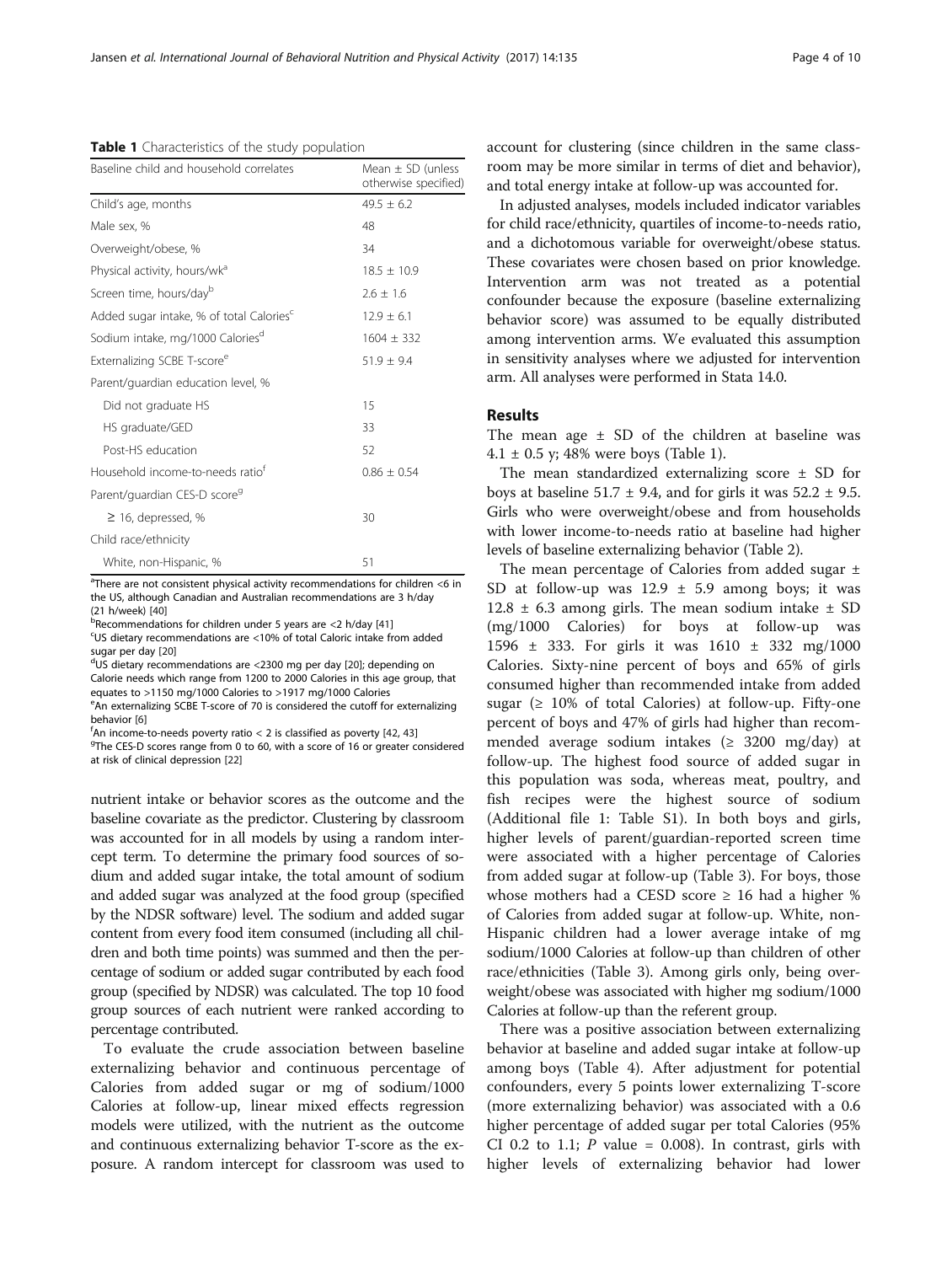|                                         | Boys       |                                              | Girls      |                                              |  |
|-----------------------------------------|------------|----------------------------------------------|------------|----------------------------------------------|--|
| Baseline child and household correlates | $\hbox{N}$ | Externalizing SCBE T-score,<br>mean $\pm$ SD | $\hbox{N}$ | Externalizing SCBE T-score,<br>$mean \pm SD$ |  |
| Child's age                             |            |                                              |            |                                              |  |
| 3y                                      | 92         | $51.2 \pm 9.2$                               | 99         | 52.1 $\pm$ 9.9                               |  |
| 4 y or older                            | 156        | $52.0 \pm 9.6$                               | 171        | $52.2 \pm 9.2$                               |  |
| $P$ value $b$                           |            | 0.40                                         |            | 0.80                                         |  |
| Child's race/ethnicity                  |            |                                              |            |                                              |  |
| White, non-Hispanic                     | 126        | $52.3 \pm 8.3$                               | 139        | $51.3 \pm 8.8$                               |  |
| Hispanic or not White                   | 123        | $51.1 \pm 10.4$                              | 132        | $53.2 \pm 10.1$                              |  |
| $P$ value                               |            | 0.26                                         |            | 0.16                                         |  |
| Overweight/obese status                 |            |                                              |            |                                              |  |
| Not overweight/obese                    | 150        | $52.5 \pm 9.5$                               | 194        | $53.3 \pm 9.2$                               |  |
| Overweight/obese                        | 98         | $50.5 \pm 9.2$                               | 76         | $49.4 \pm 9.7$                               |  |
| $P$ value                               |            | 0.11                                         |            | 0.002                                        |  |
| Physical activity, hours/wk             |            |                                              |            |                                              |  |
| $< 7\,$                                 | 28         | $52.1 \pm 11.1$                              | 26         | $54.4 \pm 8.5$                               |  |
| $7$ to $<$ 14                           | 54         | $50.3 \pm 8.9$                               | 70         | $51.4 \pm 10.2$                              |  |
| 14 to $<$ 24                            | 74         | $52.6 \pm 9.7$                               | 79         | $51.4 \pm 8.6$                               |  |
| $\geq 24$                               | 73         | $52.2 \pm 8.9$                               | 63         | $52.3 \pm 10.3$                              |  |
| $P$ value                               |            | 0.94                                         |            | 0.84                                         |  |
| Screen time, hours/day                  |            |                                              |            |                                              |  |
| $<\,1.5$                                | 53         | $51.8 \pm 10.1$                              | 62         | $51.2 \pm 9.7$                               |  |
| 1.5 to $< 2.5$                          | 66         | $52.2 \pm 8.7$                               | 82         | $52.0 \pm 9.5$                               |  |
| 2.5 to $<$ 3.5                          | 57         | $51.8 \pm 9.8$                               | 56         | $51.1 \pm 9.5$                               |  |
| $\geq 3.5$                              | 56         | $51.4 \pm 9.4$                               | 47         | $54.3 \pm 9.5$                               |  |
| $P$ value                               |            | 0.66                                         |            | 0.13                                         |  |
| Parent/guardian education level         |            |                                              |            |                                              |  |
| Did not graduate HS                     | 36         | $53.8 \pm 9.1$                               | 42         | $54.6 \pm 9.8$                               |  |
| HS graduate/GED                         | 81         | $51.7 \pm 9.4$                               | 92         | $50.2 \pm 9.4$                               |  |
| Post-HS education                       | 134        | $51.1 \pm 9.5$                               | 135        | $52.8 \pm 9.1$                               |  |
| $P$ value                               |            | 0.45                                         |            | 0.50                                         |  |
| Household income-to-needs ratio         |            |                                              |            |                                              |  |
| Quartile 1, <0.47                       | 46         | $53.5 \pm 10.5$                              | 66         | $49.6 \pm 9.0$                               |  |
| Quartile 2, ≥0.47 to <0.76              | 55         | $51.6 \pm 10.3$                              | 58         | $54.3 \pm 8.8$                               |  |
| Quartile 3, ≥0.76 to <1.12              | 56         | $52.2 \pm 9.2$                               | 55         | $52.5 \pm 10.8$                              |  |
| Quartile 4, $\geq$ 1.12                 | 52         | $51.4 \pm 8.3$                               | 55         | $53.2 \pm 9.4$                               |  |
| $P$ value                               |            | 0.91                                         |            | 0.05                                         |  |
| Parent/guardian CES-D score             |            |                                              |            |                                              |  |
| < 16, not depressed                     | 168        | $51.9 \pm 9.6$                               | 163        | $52.5 \pm 9.5$                               |  |
| $\geq$ 16, depressed                    | 65         | $51.6 \pm 9.3$                               | 80         | $51.1 \pm 9.8$                               |  |
| $P$ value                               |            | 0.35                                         |            | 0.34                                         |  |

### <span id="page-4-0"></span>**Table 2** Mean  $\pm$  SD externalizing SCBE T-scores<sup>a</sup> at baseline, according to baseline correlates

<sup>a</sup>Higher T-scores on the SCBE indicate lower levels of externalizing behavior<br><sup>b</sup>From a linear mixed effects model with externalizing SCBE T-score as the outcome and a continuous variable for each ordinal sociodemographic nominal categorical variables, a type III F test was used. A random intercept was specified to account for clustering by classroom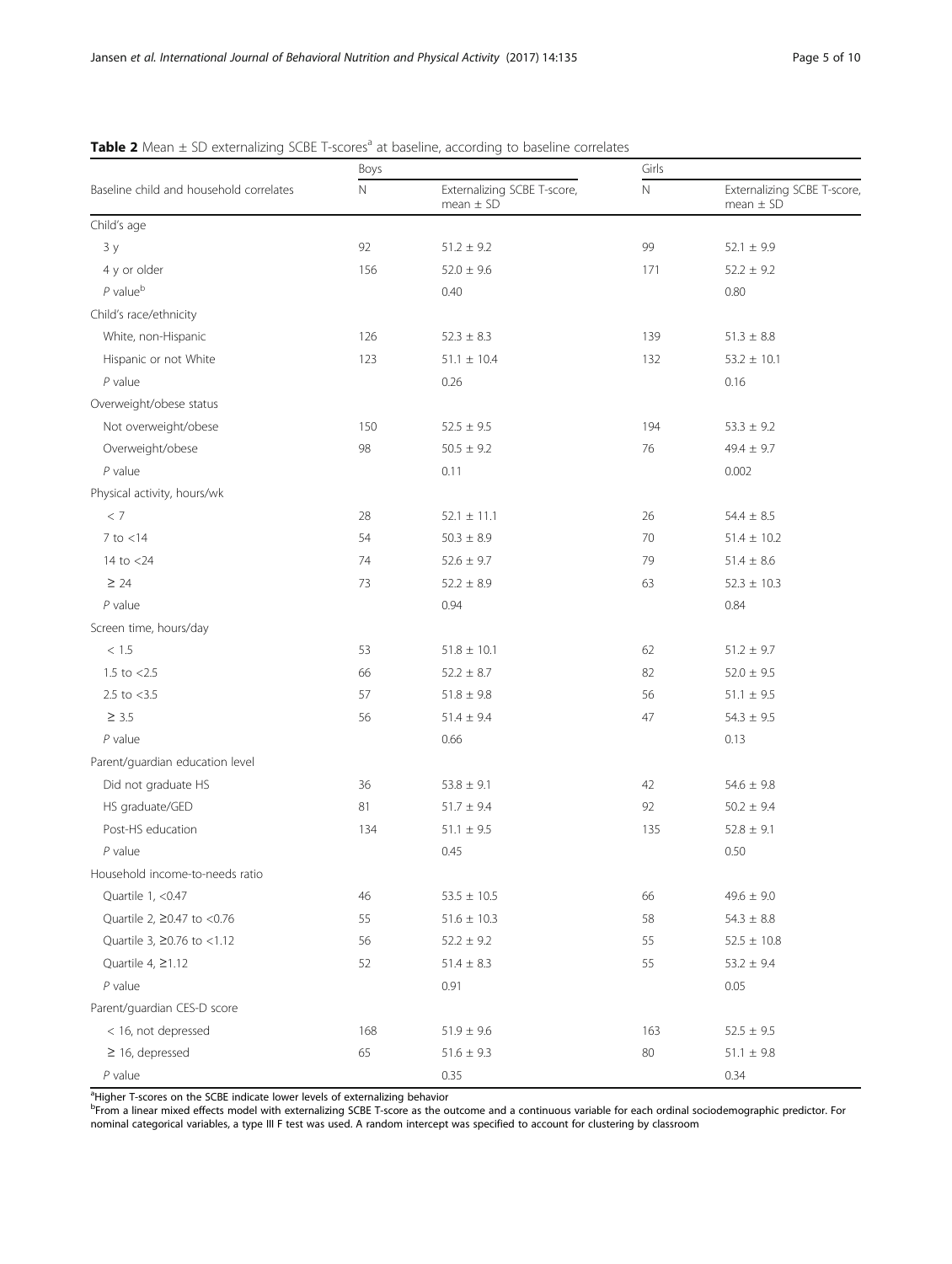|                                            |             | Boys                                |                             |                | Girls                               |                             |  |
|--------------------------------------------|-------------|-------------------------------------|-----------------------------|----------------|-------------------------------------|-----------------------------|--|
| Baseline child and household<br>correlates | $\mathbb N$ | Added sugar, % of total<br>Calories | Sodium, mg/1000<br>Calories | $\overline{N}$ | Added sugar, % of total<br>Calories | Sodium, mg/1000<br>Calories |  |
| Child's age                                |             |                                     |                             |                |                                     |                             |  |
| 3y                                         | 92          | $12.5 \pm 7.3$                      | $1586 \pm 375$              | 99             | $12.6 \pm 6.5$                      | $1601 \pm 326$              |  |
| 4 y or older                               | 156         | $13.2 \pm 5.0$                      | $1599 \pm 308$              | 171            | $13.0 \pm 6.1$                      | $1614 \pm 336$              |  |
| $P$ value <sup>1</sup>                     |             | 0.39                                | 0.99                        |                | 0.16                                | 0.55                        |  |
| Child's race/ethnicity                     |             |                                     |                             |                |                                     |                             |  |
| White, non-Hispanic                        | 126         | $13.5 \pm 6.0$                      | $1539 \pm 308$              | 139            | $12.4 \pm 6.3$                      | $1562 \pm 313$              |  |
| Hispanic or not White                      | 123         | $12.3 \pm 5.8$                      | $1661 \pm 334$              | 132            | $13.5 \pm 6.2$                      | $1663 \pm 347$              |  |
| $P$ value                                  |             | 0.07                                | 0.003                       |                | 0.43                                | 0.02                        |  |
| Overweight/obese status                    |             |                                     |                             |                |                                     |                             |  |
| Not overweight/obese                       | 150         | $12.7 \pm 5.5$                      | $1569 \pm 345$              | 194            | $12.8 \pm 6.0$                      | $1587 \pm 314$              |  |
| Overweight/obese                           | 98          | $13.2 \pm 6.5$                      | $1632 \pm 315$              | 76             | $13.1 \pm 7.0$                      | $1666 \pm 370$              |  |
| $P$ value                                  |             | 0.66                                | 0.12                        |                | 0.78                                | 0.03                        |  |
| Physical activity, hours/wk                |             |                                     |                             |                |                                     |                             |  |
| $< 7\,$                                    | 28          | $12.9 \pm 5.5$                      | $1598 \pm 301$              | 26             | $13.6 \pm 6.4$                      | $1609 \pm 378$              |  |
| $7$ to $<$ 14                              | 54          | $12.6 \pm 5.5$                      | $1601 \pm 324$              | 70             | $13.1 \pm 7.0$                      | $1625 \pm 362$              |  |
| 14 to $<$ 24                               | 74          | $13.1 \pm 5.8$                      | $1617 \pm 328$              | 79             | $12.7 \pm 5.6$                      | $1651 \pm 310$              |  |
| $\geq 24$                                  | 73          | $13.2 \pm 6.6$                      | $1588 \pm 376$              | 63             | $12.4 \pm 5.9$                      | $1598 \pm 323$              |  |
| $P$ value                                  |             | 0.56                                | 0.70                        |                | 0.61                                | 0.67                        |  |
| Screen time, hours/day                     |             |                                     |                             |                |                                     |                             |  |
| < 1.5                                      | 53          | $12.3 \pm 4.3$                      | $1548 \pm 313$              | 62             | $11.6 \pm 5.3$                      | $1576 \pm 319$              |  |
| 1.5 to $< 2.5$                             | 66          | $12.2 \pm 5.7$                      | $1627 \pm 308$              | 82             | $13.1 \pm 5.6$                      | $1679 \pm 363$              |  |
| 2.5 to $<$ 3.5                             | 57          | $13.0 \pm 5.4$                      | $1601 \pm 424$              | 56             | $13.2 \pm 6.0$                      | $1616 \pm 295$              |  |
| $\geq$ 3.5                                 | 56          | $15.0 \pm 7.7$                      | $1629 \pm 284$              | 47             | $14.1 \pm 8.1$                      | $1610 \pm 324$              |  |
| $P$ value                                  |             | 0.01                                | 0.28                        |                | 0.01                                | 0.81                        |  |
| Parent/guardian education level            |             |                                     |                             |                |                                     |                             |  |
| Did not graduate HS                        | 36          | $13.2 \pm 7.9$                      | $1623 \pm 333$              | 42             | $13.2 \pm 7.3$                      | $1591 \pm 355$              |  |
| HS graduate/GED                            | 81          | $12.4 \pm 5.6$                      | $1644 \pm 318$              | 92             | $12.5 \pm 6.3$                      | $1626 \pm 356$              |  |
| Post-HS education                          | 134         | $13.2 \pm 5.5$                      | $1560 \pm 341$              | 135            | $13.1 \pm 6.0$                      | $1608 \pm 313$              |  |
| $P$ value                                  |             | 0.81                                | 0.11                        |                | 0.60                                | 0.55                        |  |
| Household income-to-needs ratio            |             |                                     |                             |                |                                     |                             |  |
| Quartile 1, <0.47                          | 46          | $12.0 \pm 5.5$                      | $1587 \pm 318$              | 66             | $12.3 \pm 5.9$                      | $1675 \pm 311$              |  |
| Quartile 2, $\geq$ 0.47 to <0.76           | 55          | $13.4 \pm 5.0$                      | $1606 \pm 405$              | 58             | $14.6 \pm 7.6$                      | $1629 \pm 333$              |  |
| Quartile 3, $≥0.76$ to <1.12               | 56          | $13.8 \pm 7.4$                      | $1631 \pm 316$              | 55             | $13.1 \pm 6.1$                      | $1557 \pm 336$              |  |
| Quartile 4, $\geq$ 1.12                    | 52          | $13.8 \pm 6.1$                      | $1583 \pm 305$              | 55             | $12.1 \pm 5.3$                      | $1599 \pm 333$              |  |
| $P$ value                                  |             | 0.46                                | 0.41                        |                | 0.94                                | 0.07                        |  |
| Parent/guardian CES-D score                |             |                                     |                             |                |                                     |                             |  |
| < 16, not depressed                        | 168         | $12.5 \pm 4.9$                      | $1609 \pm 344$              | 163            | $13.0 \pm 6.0$                      | $1597 \pm 305$              |  |
| $\geq$ 16, depressed                       | 65          | $14.6 \pm 7.6$                      | $1588 \pm 317$              | $80\,$         | $12.9 \pm 6.8$                      | $1688 \pm 365$              |  |
| $P$ value                                  |             | < 0.0001                            | 0.14                        |                | 0.47                                | 0.07                        |  |

<span id="page-5-0"></span>**Table 3** Mean  $\pm$  SD added sugar and sodium intake at follow-up according to baseline correlates

<sup>1</sup> Each P value is from a separate linear mixed effects models with added sugar (% of Calorie) or sodium (mg/1000 Calories) as the outcome, the continuous variable (for ordinal characteristics) as the exposure, and total energy intake at follow-up. For nominal variables, a type III F test was used. A random intercept was specified to account for clustering by classroom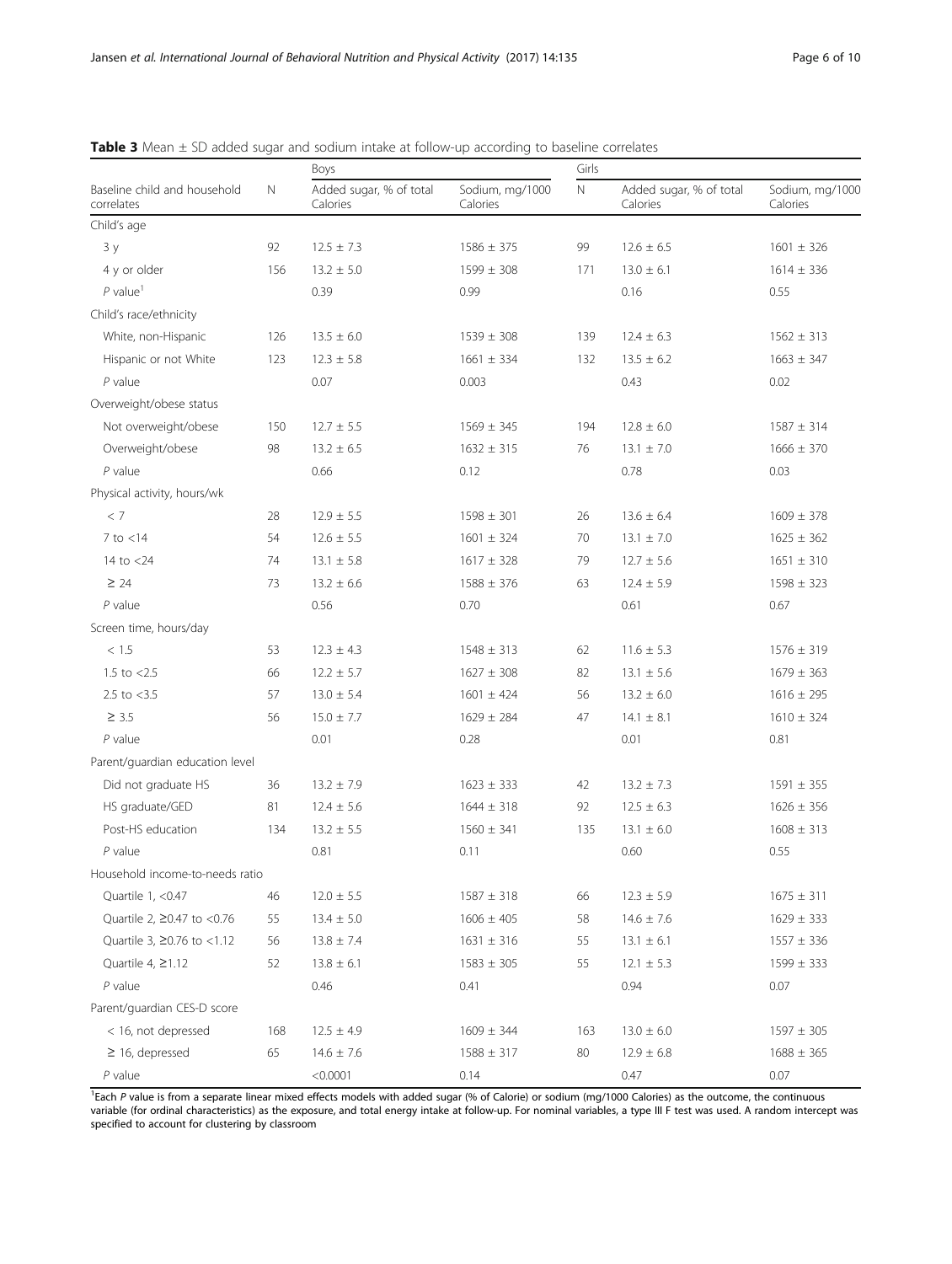| Baseline externalizing SCBE T-                               | Added sugar intake, % of Calories     |                                       | Sodium intake, mg/1000 Calories       |                           |  |
|--------------------------------------------------------------|---------------------------------------|---------------------------------------|---------------------------------------|---------------------------|--|
| scores <sup>a</sup>                                          | Unadjusted beta (95% CI) <sup>b</sup> | Adjusted beta (95% CI) <sup>b,c</sup> | Unadjusted beta (95% CI) <sup>b</sup> | Adjusted beta (95% CI)b,c |  |
| Boys                                                         |                                       |                                       |                                       |                           |  |
| Per 5-points lower T-score (more<br>externalizing behaviors) | 0.5(0.1, 0.9)                         | 0.6(0.2, 1.1)                         | $-19(-41, 3)$                         | $-22(-45, 1)$             |  |
| $P$ value                                                    | 0.008                                 | 0.004                                 | 0.09                                  | 0.06                      |  |
| Girls                                                        |                                       |                                       |                                       |                           |  |
| Per 5-point lower T-score (more<br>externalizing behaviors)  | $-0.5$ ( $-0.9$ , $-0.1$ )            | $-0.6$ ( $-1.0, -0.1$ )               | 28 (8, 49)                            | 24 (1, 46)                |  |
| $P$ value                                                    | 0.03                                  | 0.01                                  | 0.007                                 | 0.04                      |  |

<span id="page-6-0"></span>Table 4 Association between externalizing SCBE T-scores at baseline and added sugar and sodium intake at follow-up

<sup>a</sup>Higher number of externalizing behaviors is equivalent to a lower T-score

<sup>b</sup>From a linear mixed effects regression model with continuous added sugar (% of Calories) or sodium intake (mg/1000 Calories) as the outcome and continuous

externalizing SCBE T-scores as the predictor, expressed per 5 points. The model also accounted for total energy intake at follow-up. A random intercept was specified to account for clustering by classroom

c Adjusted for race/ethnicity, quartiles of income-to-needs ratio, and overweight/obese status at baseline as potential confounders

consumption of added sugars; after potential confounder adjustment, every 5 points lower externalizing T-score was related to 0.6 lower percentage intake (95% CI -1.0 to  $-0.1$ ; *P* value = 0.01).

There was not a statistically significant association between externalizing behavior and mg sodium/1000 Calories among boys (Table 4). However, after adjustment for potential confounding, there was a marginally statistically significant inverse association between externalizing behavior at baseline and sodium intake at follow up. For every 5 points lower externalizing T-score, there was a 22 mg/1000 Calories lower sodium intake at follow-up (95% CI -45 to 1; P value = 0.06). In contrast, there was a positive association between externalizing behavior at baseline and sodium intake at follow-up among girls. In adjusted analysis, every 5 points lower externalizing T-score was related to 24 mg/1000 Calories greater sodium intake at follow-up (95% CI 1 to 46; P value = 0.04). Further adjustment for intervention arm did not alter the estimates in any of the models.

#### **Discussion**

In this group of low-SES Michigan preschoolers, we found that preschool boys with higher levels of externalizing behavior had higher percentage of intake from added sugar but lower mg sodium/1000 Calories (after confounder adjustment). In contrast, girls with higher levels of externalizing behavior in the fall of one school year had higher intake of sodium/1000 Calories but lower intake of added sugar as a percentage of total Calories during the spring of the same school year.

Our study findings are in line with some other studies, although the sex-dependency of the findings is distinct. Our findings among boys are in agreement with those of a longitudinal study among Norwegian preschoolers [\[9](#page-9-0)]. This study showed that children with higher externalizing behavior (based on the Child Behavior Checklist) at

1.5 y of age were more likely to consume sweet drinks and sweet foods daily at 7 y of age. However, this study did not report on sodium intake, and it is also unclear whether the association was sex-specific. Other studies that specifically examined externalizing behaviors in relation to diet were cross-sectional. One study among 453 Belgian children between 5 and 12 y of age found a positive association between parent-reported "problem" behaviors (including emotional problems, conduct problems, hyperactivity problems, peer problems, and antisocial behavior) and sweet and fatty food consumption [[12\]](#page-9-0). Another study among Iranian adolescents found that children with higher self-reported violent behaviors also had higher consumption of salty snacks [[7\]](#page-9-0). There was no association between violent behaviors and sweet food consumption, but it could have been masked by not stratifying on sex. Finally, a cross-sectional population-based survey among Nova Scotian 5th graders found that those who had higher levels of self-reported externalizing behaviors had lower diet quality scores [[24](#page-9-0)]. Lower diet quality often is related to high sodium and/or added sugar levels, although the study did not examine particular nutrients.

Our findings are also in agreement with some of the literature on stress and dietary patterns. For example, one study among 4th through 6th graders from rural Texas found that those with higher perceived stress also reported greater frequency of consumption of salty snacks or high sugar foods [[25](#page-9-0)]. An experimental study among 43 US children aged 5–9 y of age found that greater stress-related cortisol was related to greater energy intake in the absence of hunger among the 8–9 year olds, although not in the younger children [[26](#page-9-0)]. Finally, another US study showed that high stress self-efficacy (i.e., ability to handle stress) among fourth-graders was related to higher fruit and vegetable intake [[27](#page-9-0)]. In summation, it is possible that the associations we observed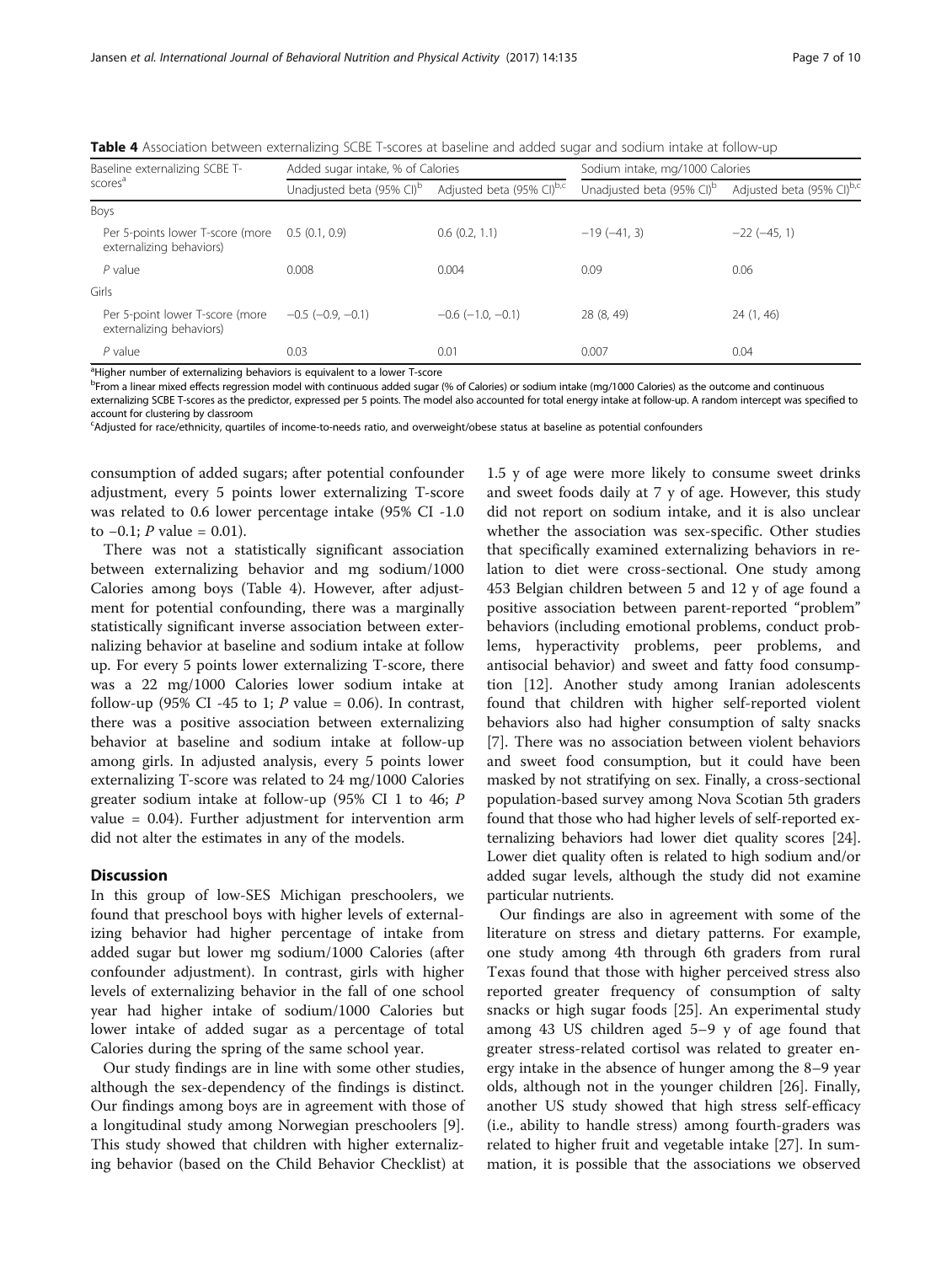between externalizing behavior and diet could be related to stress and emotional eating. This is plausible, given that children with externalizing behavior may also have higher levels of stress, anxiety and/or depressive symptoms [\[28, 29\]](#page-9-0). However, the lack of specificity of foods in prior studies precludes in-depth comparisons. In several of the studies on stress and eating, "comfort foods" including sugary, salty, and energy-dense foods, were assumed to be eaten together and were not further disentangled into sodium and added sugar intake. Prior assumptions about "comfort foods" are problematic because they may not hold in every population. In addition, it is important to separate added sugar from sodium because high intake of sodium and high intake of added sugar may have different health consequences that should be monitored accordingly (e.g. dental caries for added sugar and high blood pressure for sodium). Finally, one of the limitations in most prior studies was the lack of stratification by sex, so associations in the opposite directions could have been hidden.

There are a few potential mechanisms to explain the findings specifically related to externalizing behavior. One is that children with externalizing behaviors exhibit less effortful control and higher impulsivity [[30\]](#page-9-0), and higher impulsivity has been related to eating in the absence of hunger [\[31](#page-9-0)]. It could be that girls with externalizing behavior eat foods with higher sodium content in the absence of hunger while boys with externalizing behavior eat foods (or consume drinks) with higher added sugar in the absence of hunger. The notion that boys with externalizing behavior may prefer sweet foods is supported by a few adult studies. For example, in one small laboratory study among adults, men who were put through an acute stressor test reported a higher appetite for sweet foods than the control group, but there was a null association for women [[32](#page-9-0)]. In another US study among young men, after watching a violent video game, there was a tendency towards sweet food consumption, but not salty, savory, or fatty food [\[33](#page-9-0)]. One possible physiological explanation for the association between aggression and higher sugar consumption is that glucose is required in order for the brain to control aggressive impulses [[34\]](#page-9-0). In support, an experimental study among US undergraduates showed that those who consumed a glucose beverage immediately before being provoked showed reduced aggression compared to those who consumed a placebo drink, and this was most evident among those who scored higher on a pre-experiment aggressive trait survey. Although the authors did not conduct stratified analysis, males had higher aggressive trait scores than females. In contrast, there may be an explanation for sodium preference among females with externalizing behavior. It has been posited that because the renin-angiotensin-aldosterone system is involved in

both sodium regulation and the stress response, sodium intake may help to alleviate the short-term effects of psychosocial stress [[35\]](#page-9-0). Furthermore, this association is thought to be most evident among females because their average absolute salt intake is lower than males'. The main caveat to these potential mechanisms is the fact that the research is mostly from adult population and may not be generalizable to preschool-aged children.

Another possible explanation of the study findings is that parent/guardians of externalizing children may try to pacify them with highly-palatable foods [\[36](#page-9-0)], which are likely to contain high amounts of added sodium and/ or sugar. One reason for the sex difference is that girls could be fed differently than boys due to societal expectations. For example, parents may feel more pressure to shield their daughters from gaining weight than their sons; thus, they may offer foods high in sodium (although not necessarily snack foods) rather than highly sugary foods to daughters due to the perception that sugar causes weight gain. The finding of lower percentage of added sugar intake among girls with higher externalizing behaviors supports this notion. Furthermore, given that the most common sources of sodium consumption were meat dishes, it is possible that girls with externalizing behavior did not have greater salty snack consumption, but rather ate higher proportions of salty entrees at lunch or dinner. Future studies on behavior and diet should consider sex as a potential effect modifier to evaluate the reproducibility of our findings and to further elucidate the potential mechanisms, especially among young children. Understanding mechanisms involved in these associations could inform interventions designed to reduce added sugar and sodium intake among children with externalizing behavior problems. Although parents/guardians would likely be the target of these interventions, teachers may be able to recognize externalizing behaviors that parents/guardians do not perceive; and thus could play a vital role in educating parents/guardians. Future studies investigating the food consumed at school versus home could further elucidate the role that teachers and the school environment could play in establishing healthy eating habits.

Although there were clear differences in added sugar and sodium intake according to externalizing behavior and sex, only about one-third of the children met added sugar recommendations and one-half met sodium guidelines. This is concerning, because the dietary habits and preferences established early in life tend to track into adulthood [\[37](#page-9-0)]. Furthermore, both added sugar and sodium intake during childhood are related to adverse health outcomes, even in early life [[3, 4\]](#page-9-0). Thus, although the children with externalizing behavior problems were more likely to consume either added sugar or sodium, the entire population could benefit from reductions in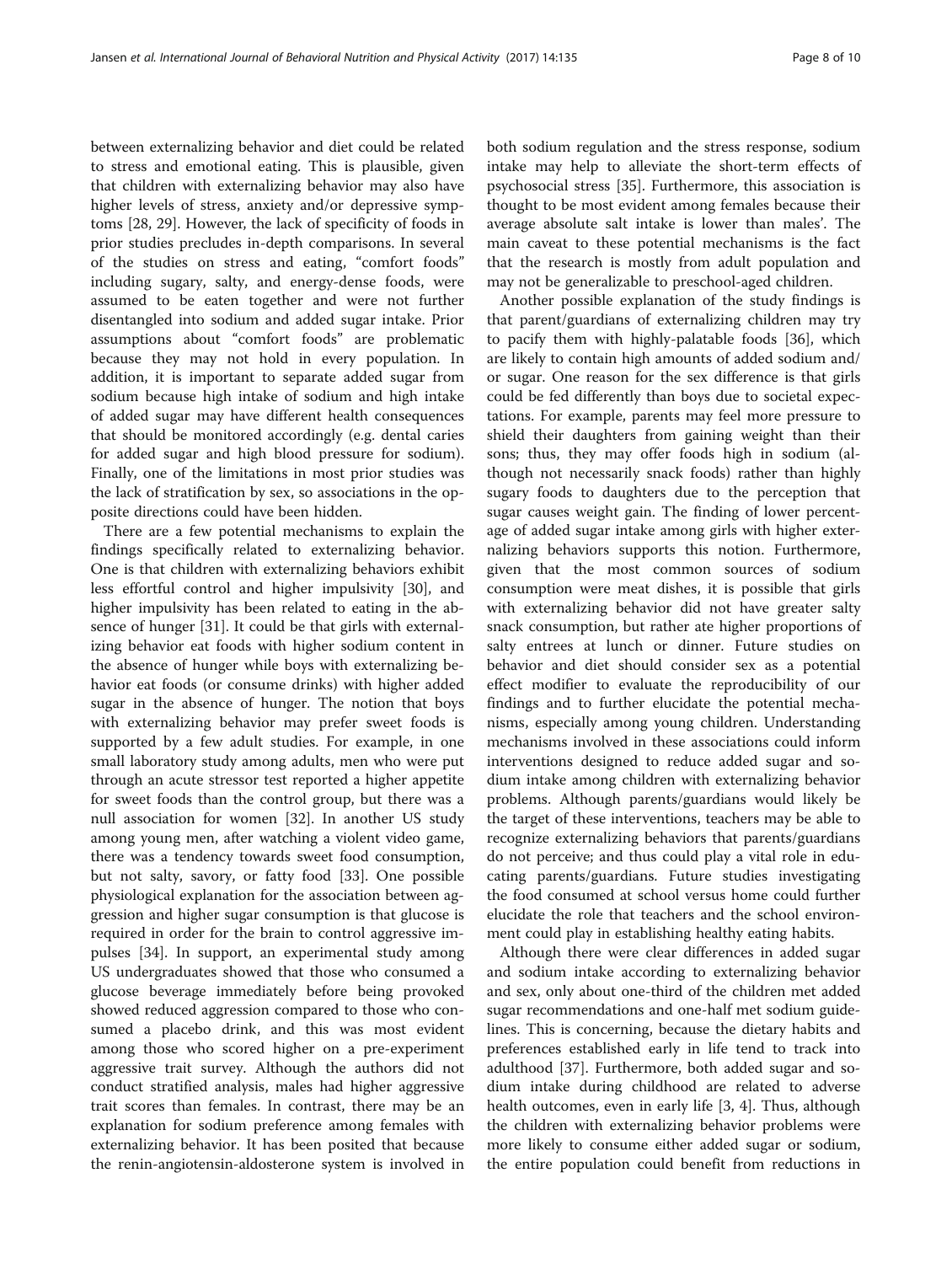<span id="page-8-0"></span>sodium and added sugar in the food supply. This could be achieved by programs such as the National Salt Reduction Initiative, a US program which calls for voluntary reductions in sodium content of packaged foods and restaurants [\[38\]](#page-9-0). Policy-level recommendations for reducing added sugar content of products should also be considered. At the parent/guardian level, providing more specific information on specific foods to avoid or limit to reduce consumption of added sugar or sodium could prove useful. This is more pertinent for sodium, as many public health campaigns currently focus on sugar consumption.

This study has strengths and limitations. One strength was the repeated measures of both diet and behavior, which allowed us to examine the directions using longitudinal analysis. The prospective design was also important for reducing potential recall bias, because the behavior of the child at baseline most likely did not affect the perception of diet at follow-up and vice versa. Another was the incorporation of classroom as a clustering variable in our models; this ensures our standard errors were valid. Another strength was that diet was reported by evaluators unaware of the externalizing behavior score of the child. The fact that the evaluators of externalizing behavior were teachers may increase the objectivity of these scores. There were also limitations. We had to rely on multiple 24-h recalls for sodium and added sugar measurements rather than biomarkers (e.g., urinary sodium). Diet measurements are always subject to measurement error, and diet among young children can be especially difficult to measure [[39\]](#page-9-0). These study findings may not be generalizable to other US populations, since all of the families were of low SES. We did not have a measure of the child's stress in order to evaluate the correlation between child stress and externalizing behavior. Finally, there could be unmeasured confounding that we were not able to account for.

### Conclusions

In summary, we found that young children with teacherreported externalizing behavioral problems had higher proportions of sodium or added sugar in their diet at follow-up in a sex-specific manner. Girls with higher externalizing behavior had higher sodium intake/1000 Calories at follow-up and lower percentage of Calories from added sugar, whereas boys with higher externalizing behavior at baseline had higher percentage of added sugar and lower sodium intake/1000 Calories at followup. Further studies are warranted to examine the mechanisms for these associations and to understand the most effective ways to encourage healthy eating habits in boys versus girls with externalizing behaviors. Dietary-based interventions and recommendations directed towards parents/guardians of preschoolers may need to be tailored based on the behavior and sex of the child.

#### Additional files

[Additional file 1: Table S1A.](dx.doi.org/10.1186/s12966-017-0591-y) Top 10 food groups contributing to sodium intake, Table S1B. Top 10 food groups contributing to added sugar intake. (DOCX 14 kb)

#### Abbreviations

CDC: Center for Disease Control; CES-D: Center for Epidemiologic Studies Depression; GED: General Educational Development; NDSR: Nutrition Data System for Research program; POPS: Preschool Obesity Prevention Series; SCBE: Social Competence and Behavior Scale; SD: Standard deviation; SES: Socioeconomic status; US: United States; USDA: United States Department of Agriculture

#### Acknowledgements

Not applicable.

#### Funding

This study was funded by the United States Department of Agriculture (USDA)/ National Institute of Food and Agriculture/Agriculture and Food Research Initiative (NIFA/AFRI) Grant # 2011–68,001-30,089, PI J. Lumeng. This work also utilized Core Services supported by grant DK089503 (MNORC) of NIH to the University of Michigan; PI Charles Burant.

#### Availability of data and materials

The datasets used and/or analyzed during the current study are available from the corresponding author on reasonable request.

#### Authors' contributions

ECJ, KEP, and AM conceived of the research questions. ECJ carried out analysis and drafted the paper. ALM, JCL, MAH, HBH, KEP, and DC conceived of the initial project, contributed to the development of the study design and obtained funding, and developed and carried out the interventions, and revised the current manuscript. NK provided statistical support and revised the manuscript. All authors read and approved the final manuscript.

#### Ethics approval and consent to participate

This study was approved by the Institutional Review Boards of both collaborating universities, the University of Michigan Medical School Institutional Review Board (UM-IRBMED) and Michigan State University Social Science / Behavioral Education Review Board (MSU-SIRB).

#### Consent for publication

Not applicable.

#### Competing interests

The authors declare that they have no competing interests.

#### Publisher's Note

Springer Nature remains neutral with regard to jurisdictional claims in published maps and institutional affiliations.

#### Author details

<sup>1</sup>Department of Nutritional Sciences, School of Public Health, Ann Arbor, MI USA. <sup>2</sup> Center for Human Growth and Development, University of Michigan, Ann Arbor, MI, USA. <sup>3</sup>Department of Health Behavior and Health Education School of Public Health, Ann Arbor, MI, USA. <sup>4</sup>Department of Pediatrics, University of Michigan, Ann Arbor, MI, USA.<sup>5</sup> Department of Human Development and Family Studies, Michigan State University, East Lansing, MI, USA. <sup>6</sup> College of Nursing, Michigan State University, East Lansing, MI, USA. <sup>7</sup> Health and Nutrition Institute, Michigan State University Extension, East Lansing, MI, USA. <sup>8</sup>Department of Nutritional Sciences, University of Michigan School of Public Health, 1415 Washington Heights, Ann Arbor, MI 48109, USA.